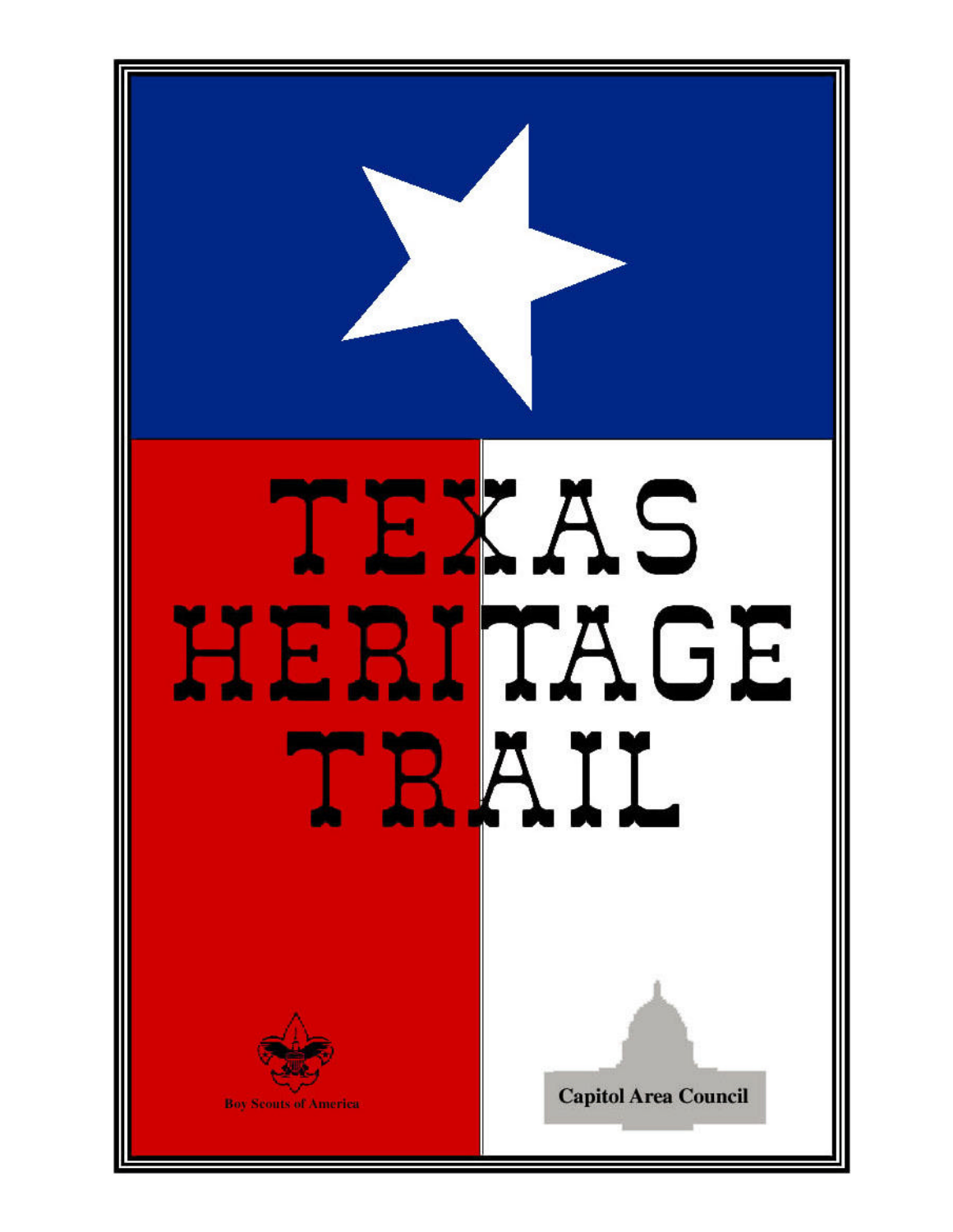

# **TRAIL REQUIREMENTS:**

- 1. There should be at least one adult for each 10 hikers. A group must have an adult leader at all times on the trail. The Boy Scouts of America policy requires two adult leaders on all Scout trips and tours.
- 2. Groups should stay together while on the hike. (Large groups may be divided into several groups.)
- *3.* Upon completion of the trail the group leader should send an Application for Trail Awards with the required fee for each hiker to the Capitol Area Council Center. (Only one patch for each participant.) The awards will be mailed or furnished as requested by the group leader.
- Note: All of Part One must be hiked and all points (1-15) must be visited. Part Two is optional.



# **HIKER REQUIREMENTS:**

- 1. Any registered member of the Boy Scouts of America, Girl Scouts, or other civic youth group may hike the trail.
- 2. Meet all Trail requirements while on the hike.
- 3. The correct Scout uniform should be worn while on the trail. Some article (T-shirt, armband, etc) should identify other groups.
- 4. Each hiker must visit the historical sites, participate in all of his/her group's activities, and answer the "On the Trail Quiz" to the satisfaction of his/her leader.

#### **Other places of interest you may wish to visit are:**

| <b>Barton Springs Road</b>       |
|----------------------------------|
| 304 E. 34 <sup>th</sup> . Street |
| along Town Lake                  |
| $38th$ . Street                  |
| FM #620                          |
| FM # 2222                        |
|                                  |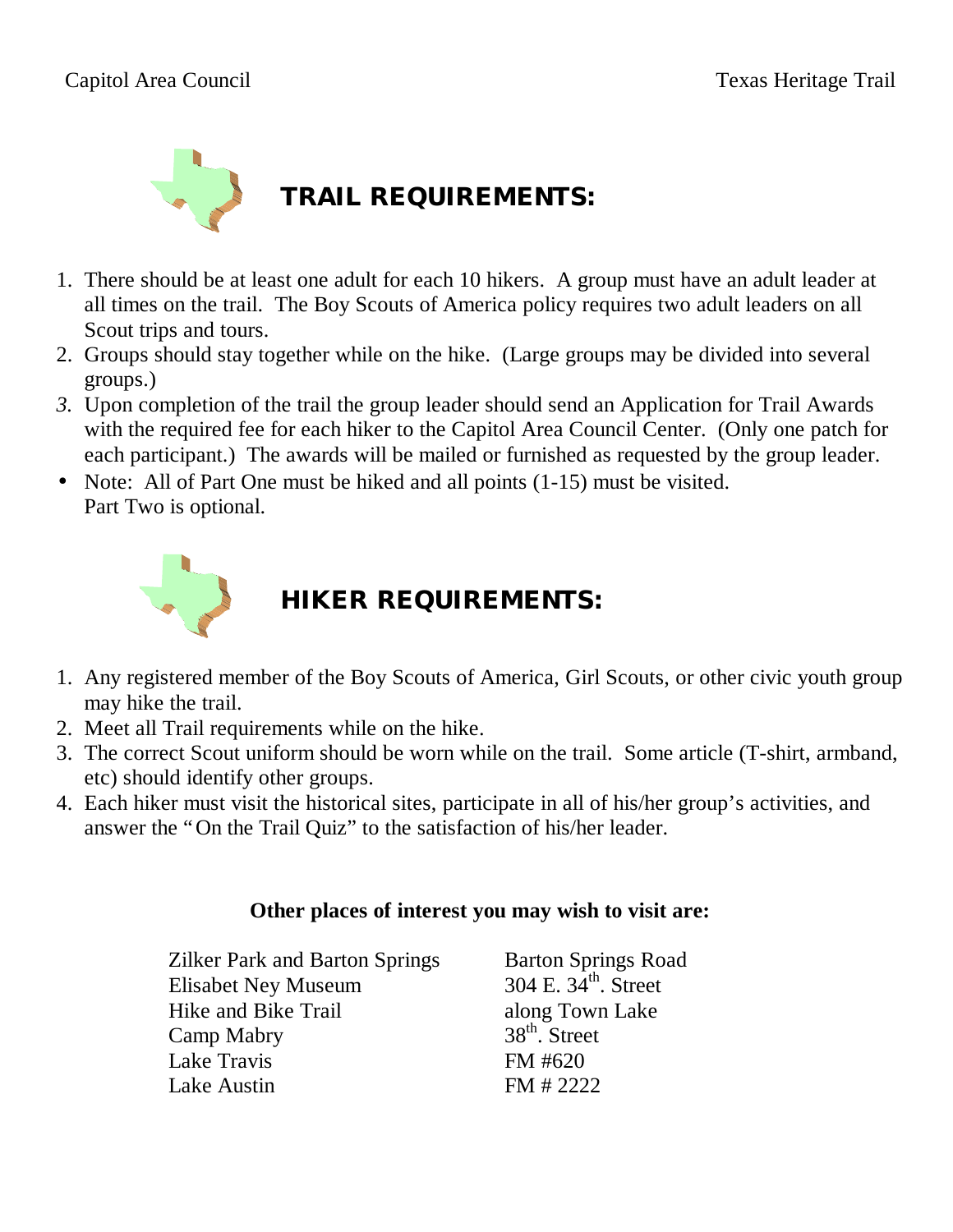# **ACCOMODATIONS:**

**McKinney Falls State Park**, 5805 McKinney Falls Parkway, Austin, TX 78744, tel. 512/243-1643. Entrance fee. Wheeled camper, tent sites, group screened shelters and primitive tent areas, fee. Swim-lake, surfaced bicycle trails, picnicking, grills, park naturalist, nature trails.

**Emma Long Metropolitan Park**, City Park Road, Austin Parks Dept., Box 1088, Austin, TX 78767, tel. 512/346-1831. Entrance fee. Wheeled camper sites and other camp area, fee. Swimlake, big sandy beach; fish, trail bike area w/permit.

**Barton Springs (Zilker Park)**; located near downtown Austin. Overnight camping is **NOT** permitted but the 485-acre park is Austin's largest and offers a beautiful setting for picnics. Tables and fire pits are available. Swim in the constant 68° F. spring-fed Barton Springs Pool, a favorite local swimming hole for about 10,000 years. Tel. 512/476-9044 for pool and tel. 512/499-6700 for the park.

### **RELIGIOUS SERVICES:**

All denominations and faiths can be found within a short walking distance of the Capitol grounds in downtown Austin. Consult the phone directory for your church or synagogue preference.

# **EATING:**

There are numerous restaurants close to the trail. Popular "fast food" restaurants can be found along the west side of the University of Texas campus along Guadalupe St.

### **REMINDERS:**

Securing a "Parent's Release of Responsibility" is a part of the National Tour Permit.

Awards are not given until the participant has completed the trail requirements.

# **EMERGENCY PHONE NUMBER:** Dial 911.

# **AUSTIN CONVENTION AND VISITOR'S BUREAU:**

201 E.  $2^{ND}$  Street Austin, TX 78701 512/478-0098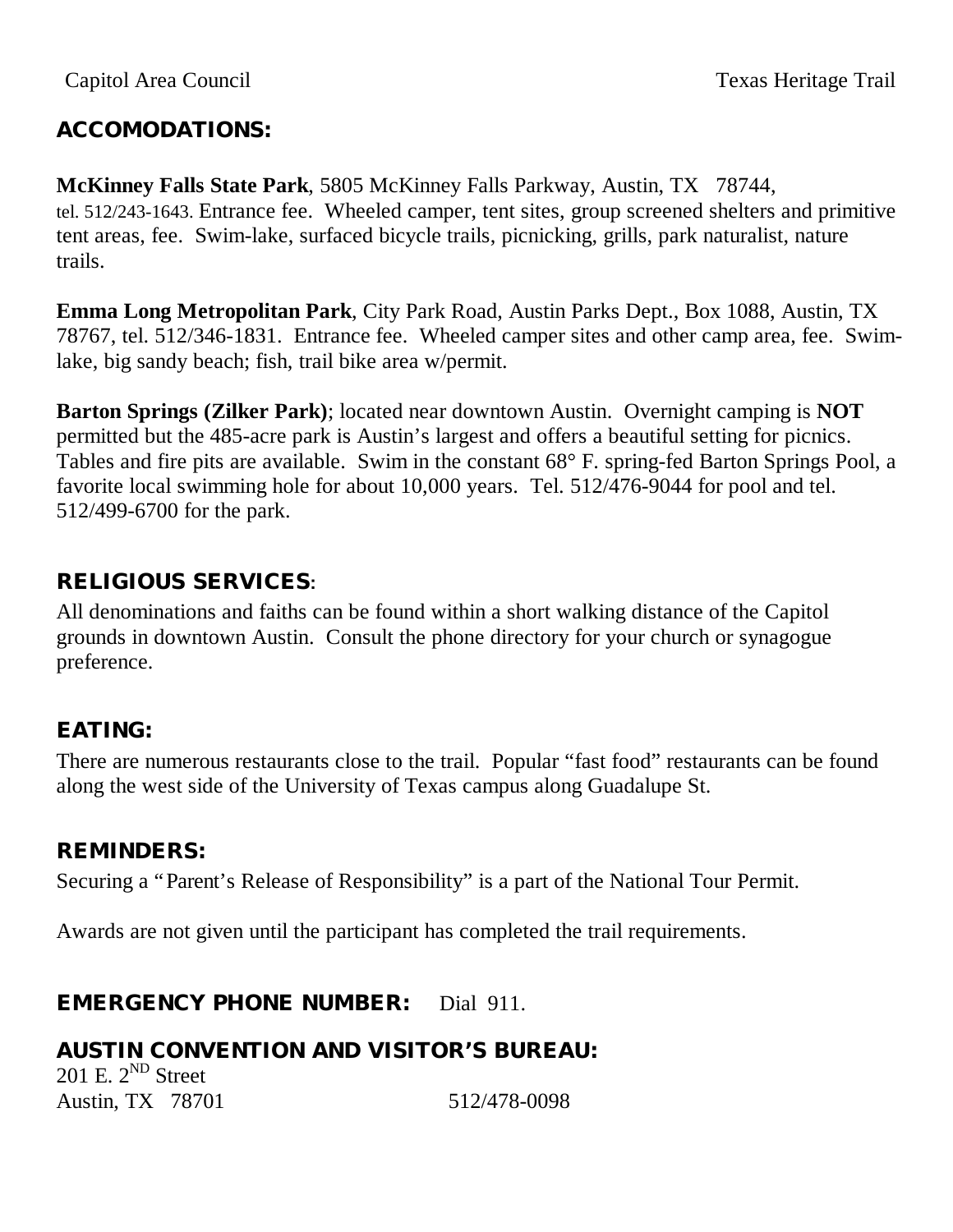# **The Texas Heritage Trail**

The Texas Heritage Trail is divided into two parts. Part One tells the early history of this great state and is required to earn this trail award. Part Two emphasizes its recent history and is optional. To allow sufficient time to enjoy and appreciate its significance, it is recommended that each part be hiked on separate days.

# **Part One**

 $\Box$  The trail starts at the foot of Congress Avenue on the west side just north of the Congress Avenue Bridge. At this location you will find a marker telling of the War Between the States **(1)**. Also at this corner is a display of the classic grid for the original city plan of 1839, an illustrated 1889 layout and a 1989 aerial view of Austin. Congress Avenue is listed on the National Register of Historic Places and in 1984 that listing took on even deeper meaning when mastodon bones were uncovered during excavation at a construction site in the 300 block. The unearthed bones indicate prehistoric elephants roamed here around ten thousand years ago.

**Q** Go north on Congress Avenue and turn right onto  $5<sup>th</sup>$  St. toward Neches St. At 409 E.  $5<sup>th</sup>$ St. (Brush Park) is the O. Henry Home and Museum. **(2)** William Sidney Porter, the man who became famous under the pen name O. Henry, lived in this 1886 Queen Anne-style cottage from 1893 to 1895. In the Museum you can see the desk where he wrote his best-known story, "The Gift of the Magi."

 $\Box$  Return to Congress Ave. by way of Sixth St. Observe the restoration of many nineteenthcentury buildings including the famous Driskill Hotel. On the east side, at 713 Congress, you will find a marker that tells of the Republic of Texas **(3).** This is the address for the Paramount Theater, one of the nation's most beautifully detailed historic performing arts theaters.

 $\Box$  Continue on Congress to the north side of Eighth St. and turn west. Up the hill at 124 W. 8 th St. is the location of the first capitol of the Republic of Texas (three markers) **(4)**.

 $\Box$  Backtrack to Congress Avenue. Travel on the west side north to the southwest corner of Eleventh and Congress. Here, next to the Old Bakery (1876), you will find the preserved ruins of a building used as a temporary Capitol of Texas **(5)**.

 $\Box$  To the south of the ruins you will discover a path of red brick leading west toward a fine old mansion with white columns. Follow the red brick path to the mansion that has been the residence of every Texas governor since 1856. Enjoy the gardens and tour the first floor of the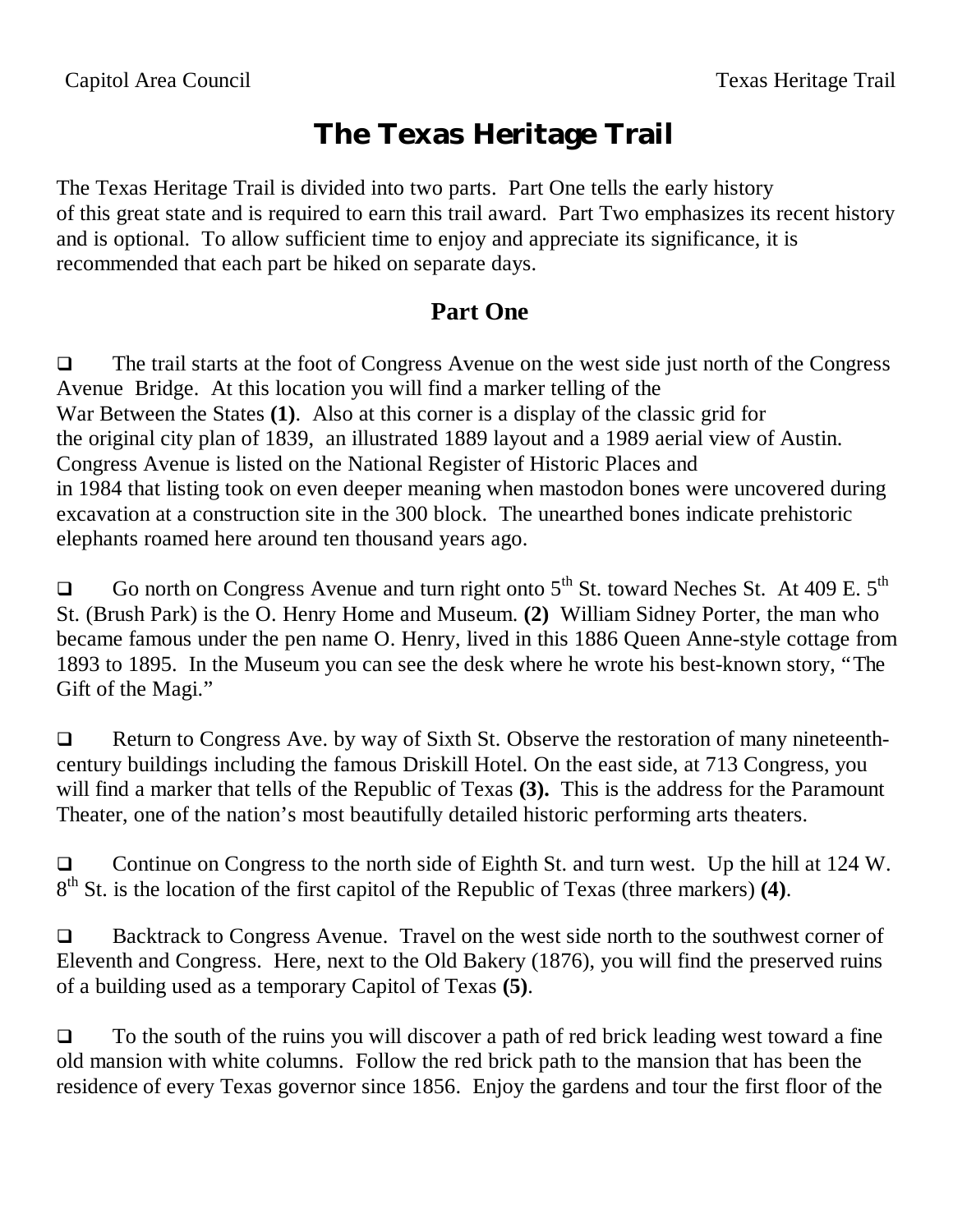mansion **(6)**. Tours open 10 AM to 12 Noon, Monday through Friday except state holidays. Call 512/463-5518

 $\Box$  Return to Congress Ave., turn north and enter the Capitol grounds. Tour the centerpiece of Austin, the Capitol Building (1888) which was modeled after the nation's Capitol in Washington, D.C. Free Capitol tours are given every 15 minutes, seven days a week. **(7)**.

 $\Box$  While at the Capitol Complex explore the grounds and learn about our heroes. In the northwest section of the Capitol Grounds is a replica of the Statue of Liberty, erected in 1951 by the Boy Scouts of America. A message in a time capsule was buried at the base of the statue. Read the plaque to find when Scouts will be opening the capsule. **(8)**.

 $\Box$  At the southeast corner of the capitol complex you will find the Lorenzo de Zavala State Archives and Library, 1201 Brazos St. Here you will view some of the state's most important documents and collections **(9)**.

 $\Box$  Your trail turns east along Eleventh St. Read the street signs you will find the names of the rivers of East Texas. They are in the order that you would encounter them if you were to travel East across Texas. Turn north on Trinity. At the inter-section with Twelfth St. is Waterloo Park **(10)**. This is a good site for a picnic lunch.

 $\Box$  Backtrack to Eleventh St. South of the street, standing 165 feet high, you will see a wonder of the 1890's **(11)**. This tower and 30 like it were installed in 1895 to "bathe" Austin in "moonlight" 365 nights a year. These towers are listed on the National Register of Historic Places. Seventeen towers are located throughout Austin and are the only surviving and functioning lighting towers in the nation.

 $\Box$  Continue east and you will come to Red River St. Here you will find many fine old buildings being used as a center for culture – Symphony Square **(12)**.

**Q** Carefully cross Interstate 35 eastward on  $11^{th}$  St. You will soon be out of the original plotted township of Austin. Take a slight left onto Rosewood Ave. Turn left onto Angelina St. The George Washington Carver Museum is on the right at 1165 Angelina. This one-room building (1926) once served as Austin's first public library. The library was later remodeled and renamed for the well-known African-American educator, George Washington Carver. **(13)** The museum opened in 1980 and is the first local African-American history museum in Texas.

**Q** Journey south on Angelina back to 11<sup>th</sup> St. Cross 11<sup>th</sup> St. to the Texas State Cemetery – *"The Arlington of Texas."* The cemetery is the resting place of Stephen F. Austin and other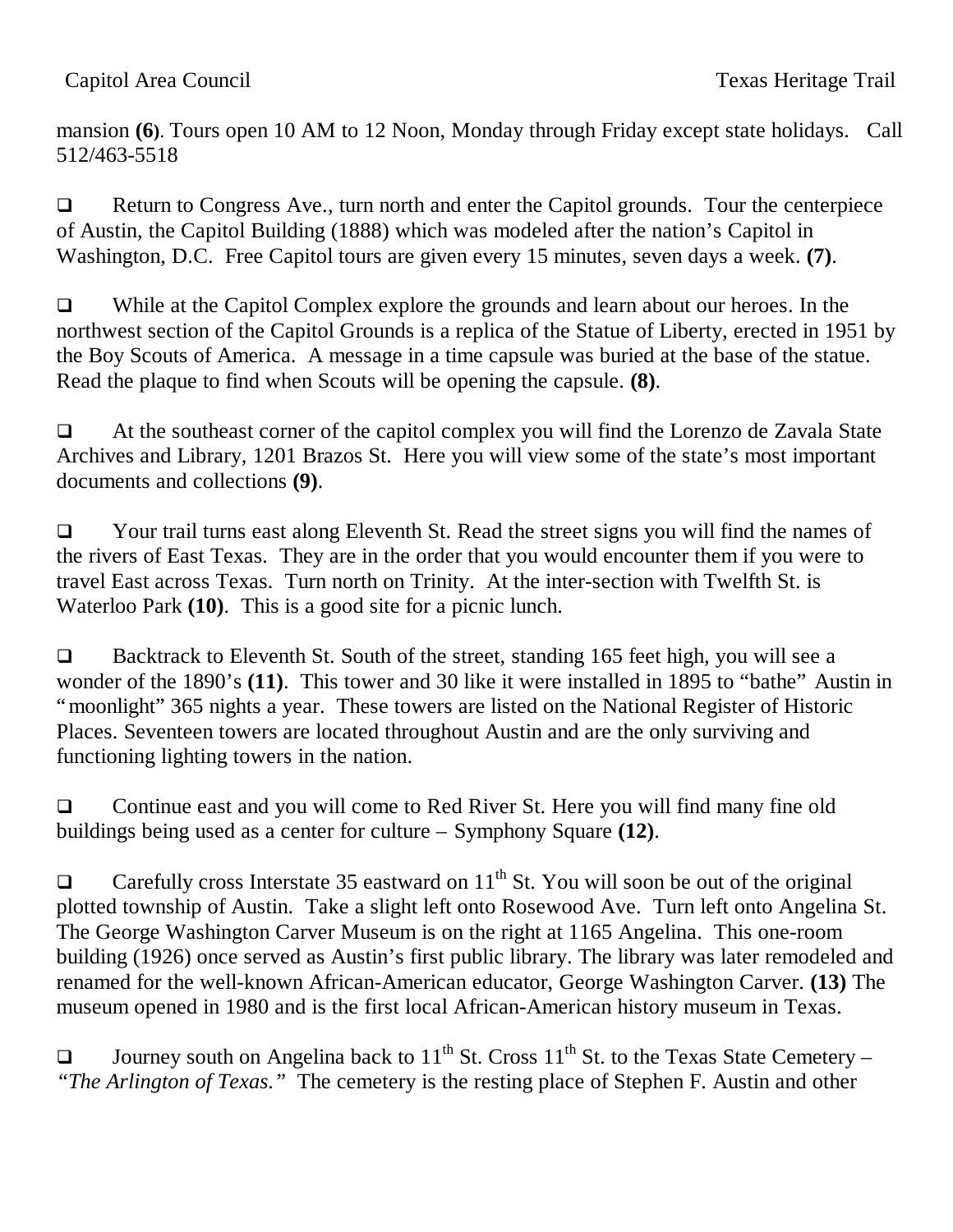Texas heroes **(14)**. Enter with reverence and please be mindful of cemetery etiquette, being careful to walk between and around gravesites.

 $\Box$  Exit to the west onto Navasota Street. Travel south to 9<sup>th</sup> St. Turn right and proceed to San Marcos. To your left, at 802 San Marcos you will find the French Legation. Tour Austin's oldest known building, built in 1841 by the French Charge d' Affaires to the Republic of Texas. It was the only foreign diplomatic post of the Republic of Texas. **(15)**. Tour opens 1 to 5 PM Tuesday through Sunday

The first part of your journey is finished. During this short day, you have walked only five miles. You have also journeyed through nearly a century and a half of a heritage of a great state and her people. Part two follows.

### **Part Two**

Your journey over the second part of the trail starts at the north entrance to the capitol grounds (Fourteenth and Congress Ave.) You are in the midst of a complex of buildings that house many of the agencies of the State of Texas.

Follow Congress north to the intersection with Martin Luther King, Jr. Blvd. If you were watchful you found the names of more of the Honored People of Texas and saw many fine buildings. Turn west on MLK Jr. Blvd. and travel to University Ave.

 $\Box$  Follow University north to Twenty-First St. Guarding the entrance to the south mall of the University of Texas is the Littlefield Memorial Fountain, erected in 1932 as a memorial to the students who were in World War I. **(16)**

 $\Box$  Continue northward along the south mall of the University to the Texas Tower. Enjoy the campus at your leisure. **(17)** From the Texas Tower a mall leads you east to a street named for the battle that won Texas her Independence, San Jacinto.

 $\Box$  Look to the right, across San Jacinto, and you will see the home of the Texas Longhorns -Royal-Memorial Stadium. **(18)**

 $\Box$  Turn north at the intersection with Trinity and you will find the Texas Memorial Museum. **(19)** Here you will find many interesting exhibits relating to early Texas history. A small building to the north of the museum entrance contains examples of dinosaur trackways imprinted 105 million years ago near present day Glen Rose, Texas.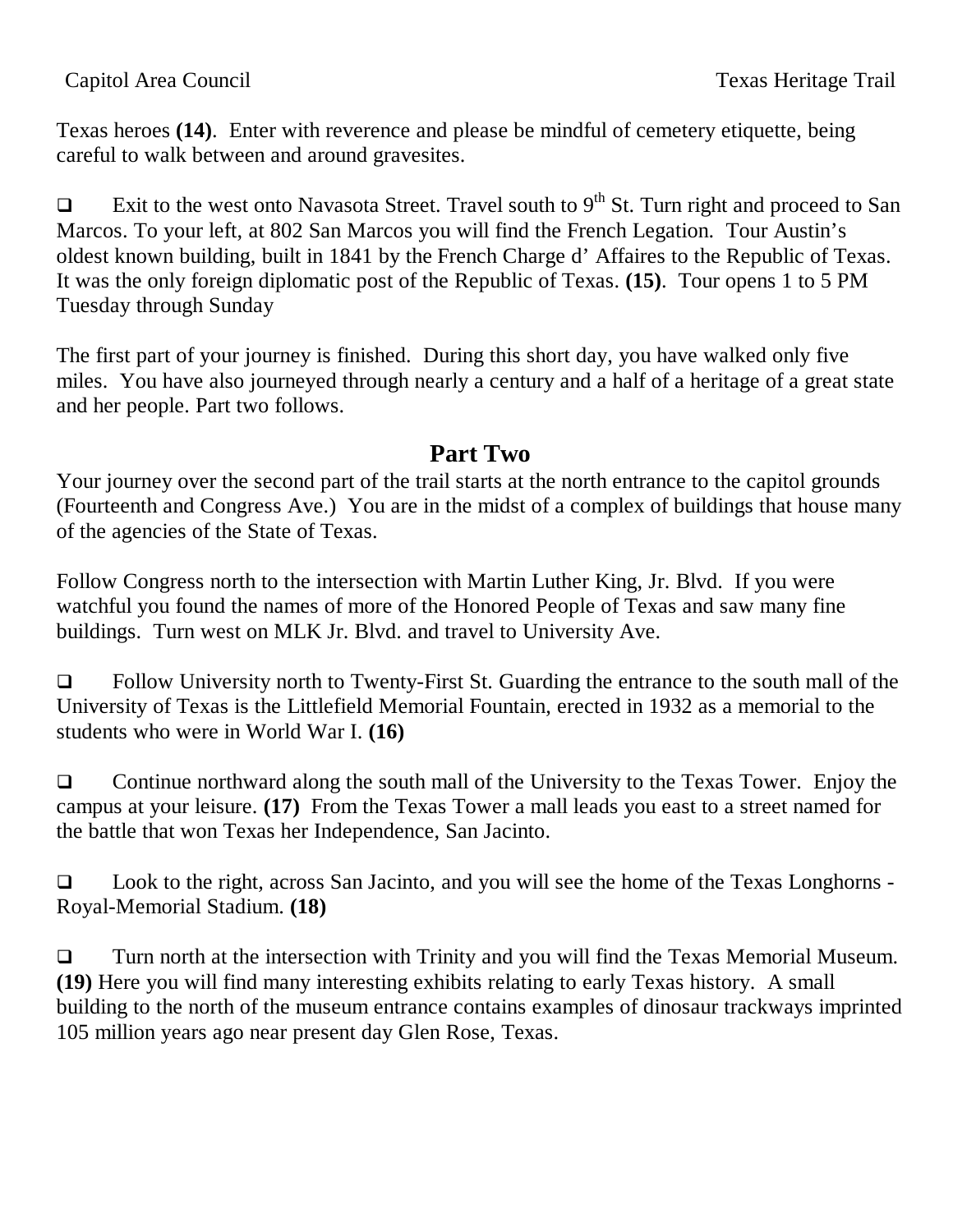**Q** Return to Twenty-third St. and look east. As you walk along  $23<sup>rd</sup>$  St. toward the Lyndon B. Johnson Library, **(20)** reflect upon what you have learned about a great State and look forward to what you are about to learn about a Great Nation. You have reached Trail's end.

#### **MAP KEY - PART ONE**

- **(1)** Marker describing Austin during the Civil War.
- **(2)** Brush Park, O. Henry Home and Museum, 409 E.  $5^{th}$  St.
- **(3)** Historical marker, marks the site of the offices of the War and Adjutant General's Departments, the Republic of Texas. (1839)
- **(4)** Historical markers, mark the site of the first capitol of the Republic of Texas and the State of Texas. (1839-1853)
- **(5)** Temporary Capitol, foundation ruins and historical marker. (1882-1888)
- **(6)** The Governor's Mansion, 1010 Colorado.
- **(7)** State Capitol building,  $11<sup>th</sup>$  and Congress.
- **(8)** Statue of Liberty, erected in 1951 by the Boy Scouts of America.
- **(9)** Lorenzo De Zavala State Archives & Library, 1201 Brazos.
- **(10)** Waterloo Park
- **(11)** Moonlight Tower
- **(12)** Symphony Square cultural center.
- **(13)** George Washington Carver Museum 1165 Angelina.
- **(14)** Texas State Cemetery "The Arlington of Texas"
- **(15)** French Legation 802 San Marcos St.



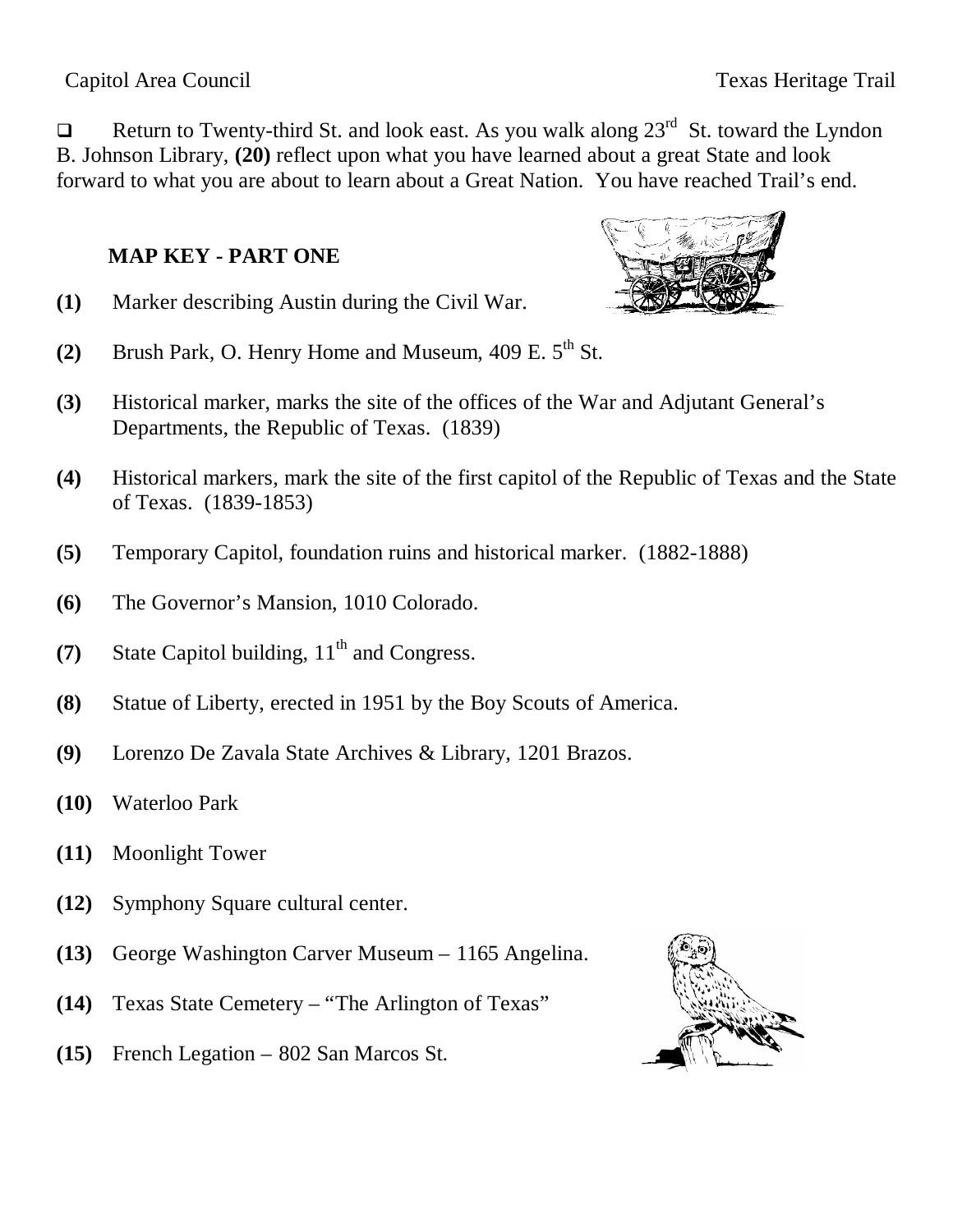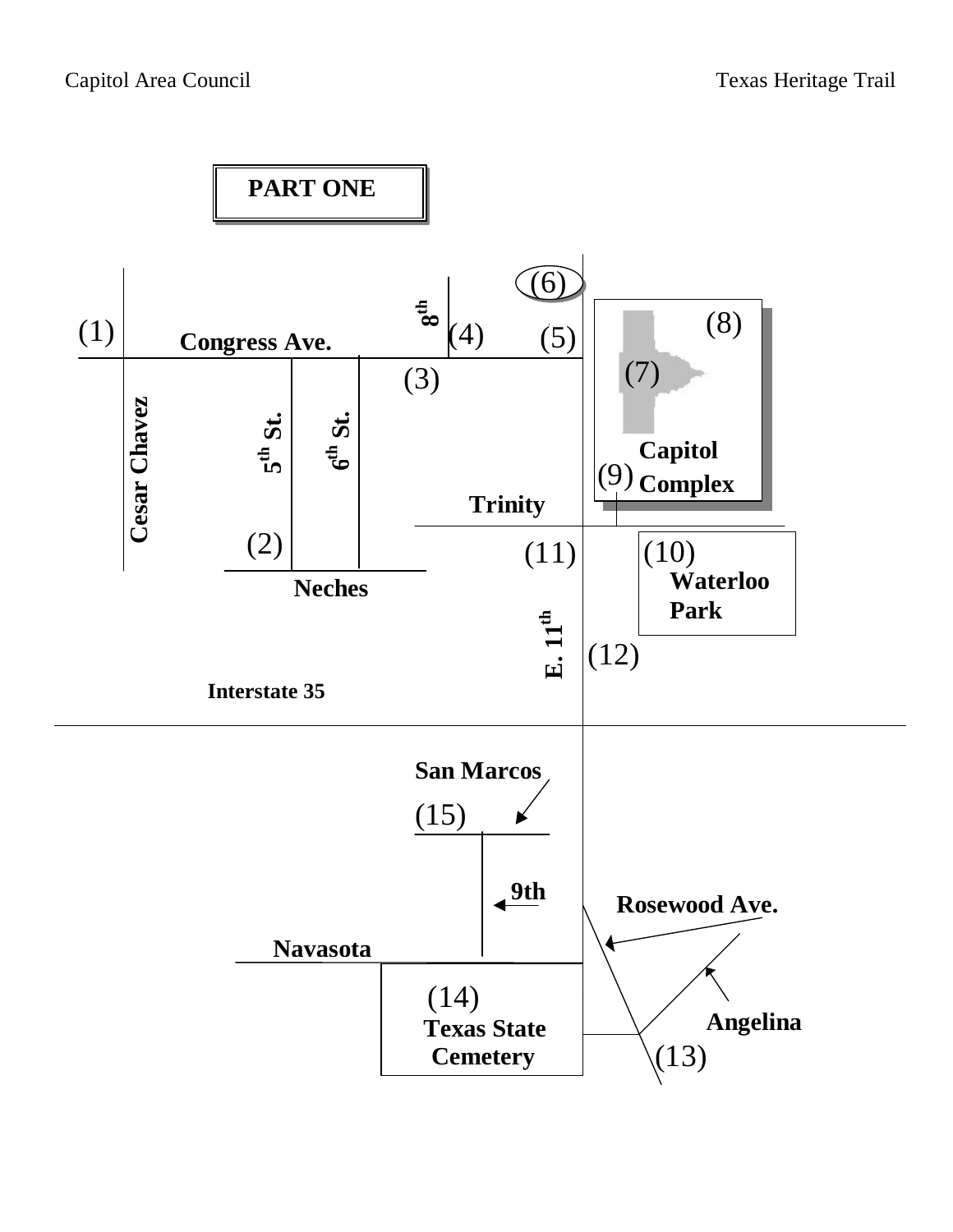

**MAP KEY – PART TWO**

- **(16)** Littlefield Memorial Fountain, W. 21<sup>st</sup> St. & University Ave.
- **(17)** The Tower at The University of Texas Campus
- **(18)** Royal-Memorial Stadium, home of the Texas Longhorns
- **(19)** Texas Memorial Museum, 2400 Trinity
- **(20)** The Lyndon B. Johnson Library and Museum, 2313 Red River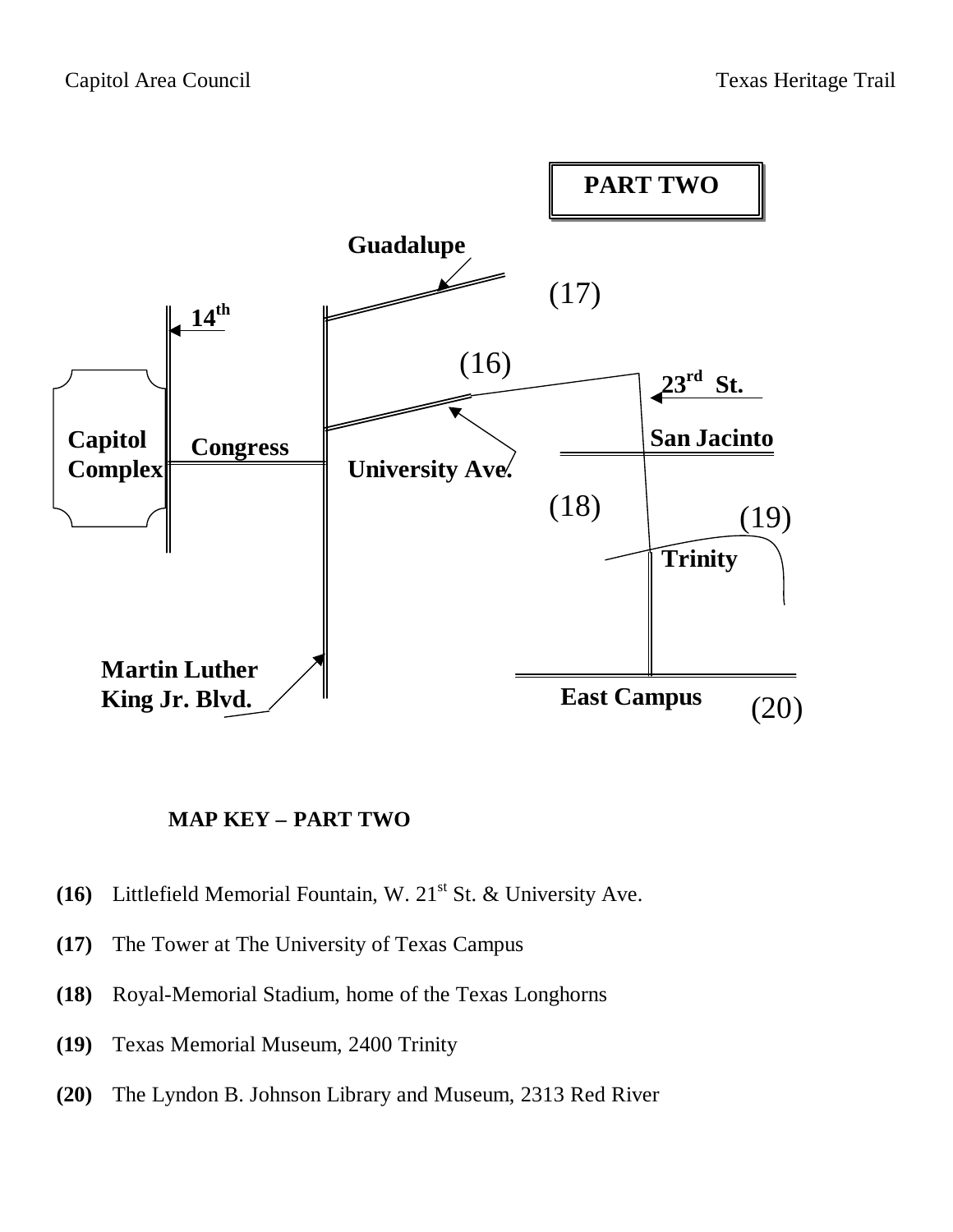| <b>Texas Heritage Trail Quiz</b><br><b>Capitol Area Council</b>                                                                                                    |  |
|--------------------------------------------------------------------------------------------------------------------------------------------------------------------|--|
|                                                                                                                                                                    |  |
|                                                                                                                                                                    |  |
|                                                                                                                                                                    |  |
| 2. The first capitol building was at the site of the present ___________________.                                                                                  |  |
| 3. The Old Bakery stands next to the ruins of the building used as the temporary                                                                                   |  |
| It was built in 1856. The wood in its pillars and the interior wood are cedar that was brought<br>from Bastrop, Texas by wagon.                                    |  |
| 5. On the Capitol grounds, locate the monument relating to Scouting. Did you find the plaque<br>marking the site of the Bicentennial time capsule? When will it be |  |
| 6. List the four statues or memorials on the Capitol grounds that impressed you the most.                                                                          |  |
|                                                                                                                                                                    |  |
|                                                                                                                                                                    |  |
| 8. What material makes up the exterior walls of the State Capitol?                                                                                                 |  |
| statues standing in the lobby of the Capitol. The statues are of Italian marble and were                                                                           |  |
| 10. No. 2010 was the first woman governor of the State of<br>Texas.                                                                                                |  |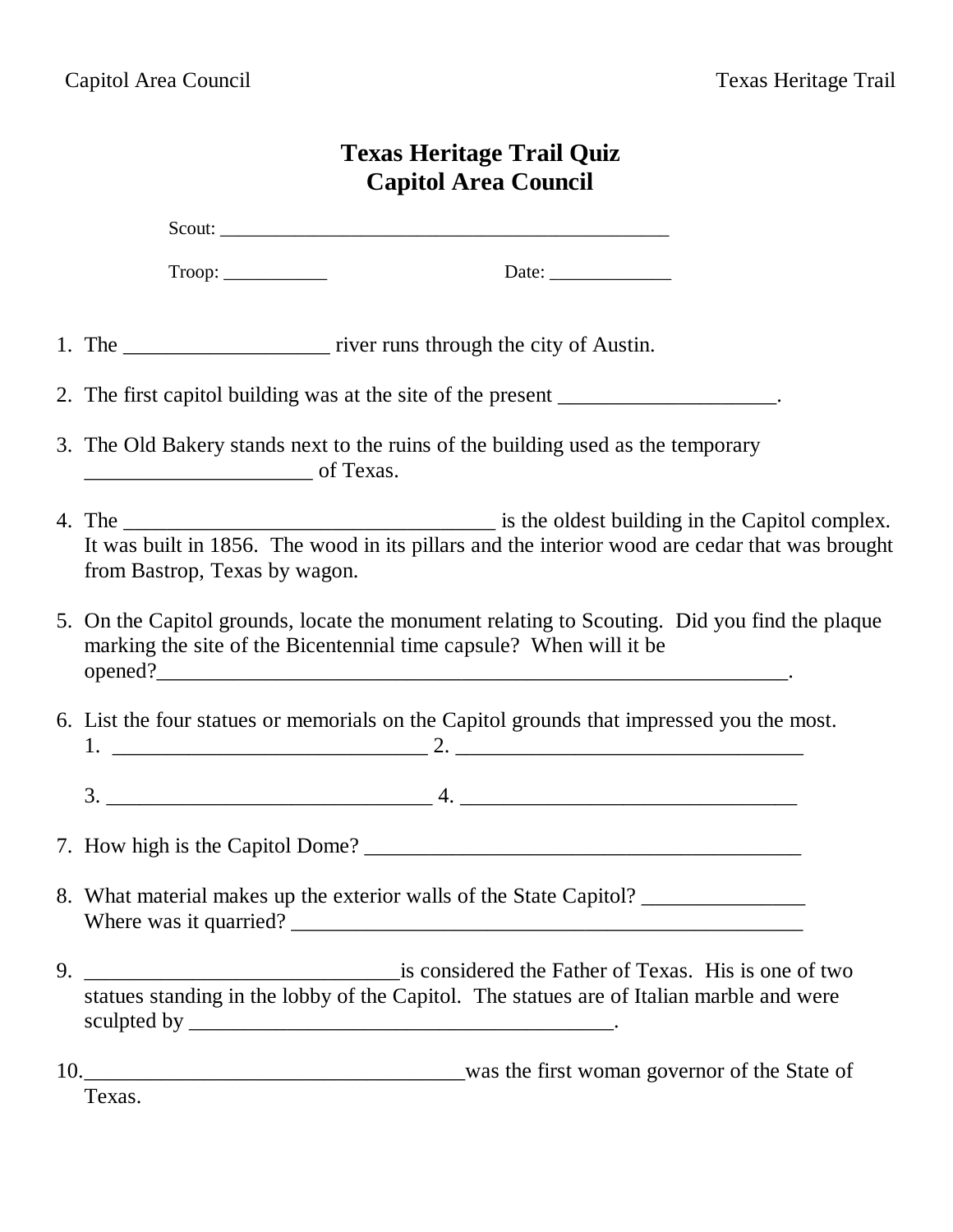11.Twelve names are memorialized in terrazzo on the floor of the South entrance foyer. These names represent significant \_\_\_\_\_\_\_\_\_\_\_\_\_\_\_ fought on Texas soil.

12. What does the "F" in Stephen F. Austin stand for? \_\_\_\_\_\_\_\_\_\_\_\_\_\_\_\_\_\_\_\_\_\_\_\_\_\_

- 13.A composite terrazzo design of the "Seals of the Nations" is in the center of the rotunda floor. List the nations represented by the six seals:
	- 1) \_\_\_\_\_\_\_\_\_\_\_\_\_\_\_\_\_\_\_\_\_\_\_\_\_\_\_\_ 4) \_\_\_\_\_\_\_\_\_\_\_\_\_\_\_\_\_\_\_\_\_\_\_\_\_\_\_\_\_ 2) \_\_\_\_\_\_\_\_\_\_\_\_\_\_\_\_\_\_\_\_\_\_\_\_\_\_\_\_ 5) \_\_\_\_\_\_\_\_\_\_\_\_\_\_\_\_\_\_\_\_\_\_\_\_\_\_\_\_\_ 3) \_\_\_\_\_\_\_\_\_\_\_\_\_\_\_\_\_\_\_\_\_\_\_\_\_\_\_\_ 6) \_\_\_\_\_\_\_\_\_\_\_\_\_\_\_\_\_\_\_\_\_\_\_\_\_\_\_\_\_
- 14.Which two battles in Texas history are depicted by the two immense paintings on the back wall of the Senate chamber\_\_\_\_\_\_\_\_\_\_\_\_\_\_\_\_\_\_\_\_\_\_\_\_\_\_\_\_\_\_\_\_\_\_\_\_\_
- 15.Encased behind the speaker's rostrum in the House of Representatives is the original flag from the 1836 battle of  $\blacksquare$

\_\_\_\_\_\_\_\_\_\_\_\_\_\_\_\_\_\_\_\_\_\_\_\_\_\_\_\_\_\_\_\_\_\_\_\_\_\_\_\_\_\_\_\_\_\_\_\_\_\_\_\_\_\_\_\_\_\_\_\_\_\_\_\_\_\_

- 16.Four men served as President of the Republic of Texas and their portraits are Displayed in the Capitol. Who was the last President to serve the Republic?
- 17.Austin's first public library was a small one-room frame building (1926-1933.) Housed in this remodeled and renamed library is a museum that pays tribute to the well-known African American educator: \_\_\_\_\_\_\_\_\_\_\_\_\_\_\_\_\_\_\_\_\_\_\_\_\_\_\_\_\_.
- 18.Locate the grave of a lady famous in the fight for Texas Independence. What is her name? \_\_\_\_\_\_\_\_\_\_\_\_\_\_\_\_\_\_\_\_\_\_\_\_\_\_\_\_\_\_\_\_\_\_\_. Her Lone Star Flag was flown at what famous battleground? \_\_\_\_\_\_\_\_\_\_\_\_\_\_\_\_\_\_\_\_\_\_\_\_\_\_\_\_\_\_\_.
- 19.The oldest known building in the city served as the only foreign embassy of the Republic of Texas. What is the name of that building?
- 20. "Texas" comes from the Hasinai Indian word "tejas," which means: \_\_\_\_\_\_\_\_\_

\_\_\_\_\_\_\_\_\_\_\_\_\_\_\_\_\_\_\_\_\_\_.

\_\_\_\_\_\_\_\_\_\_\_\_\_\_\_\_\_\_\_\_\_\_\_\_\_\_\_\_\_\_\_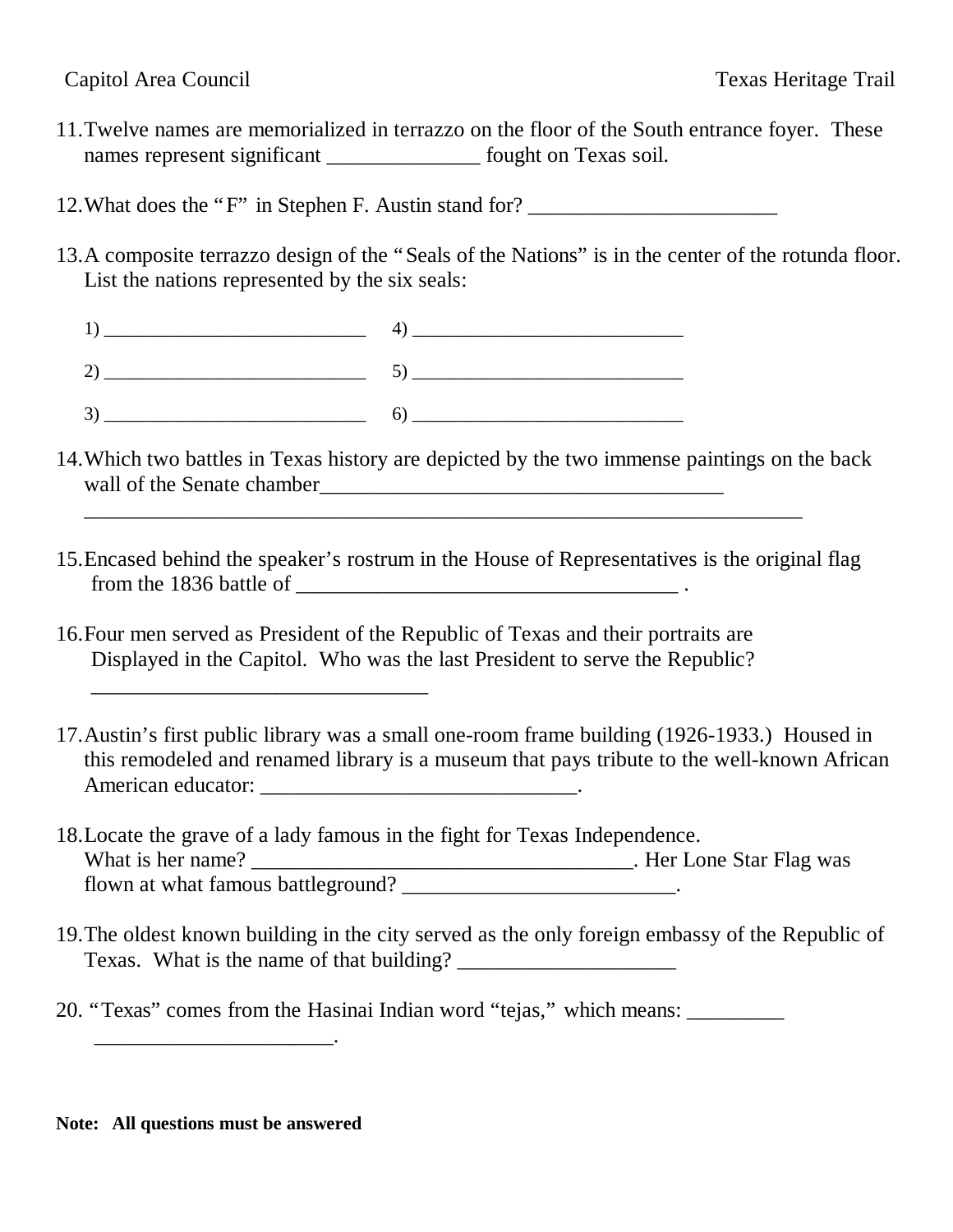



**Acknowledgments:** Members of Boy Scout Troop 93, Capitol Area Council, have endeavored to update and expand the *Texas Heritage Trail*. We wish to acknowledge the work of Boy Scout Troop 421, Capitol Area Council, who last updated this project in 1985. We have tried to build upon their effort, which forms the foundation of our contribution.

> *Mark Reeves*, Scoutmaster

Troop 93, BSA Chartered by Holy Cross Lutheran Church 4622 S. Lamar, Austin, TX 78745

### **Troop 93 Texas Heritage Trail Committee for 1999:**

Janie Alonzo Joe Alonzo Margaret Wright

Mark Reeves, SM Chris Szymanski, Asst. SM Nanette Chandler Celeste Cunningham Angie Smith Charlsye Szymanski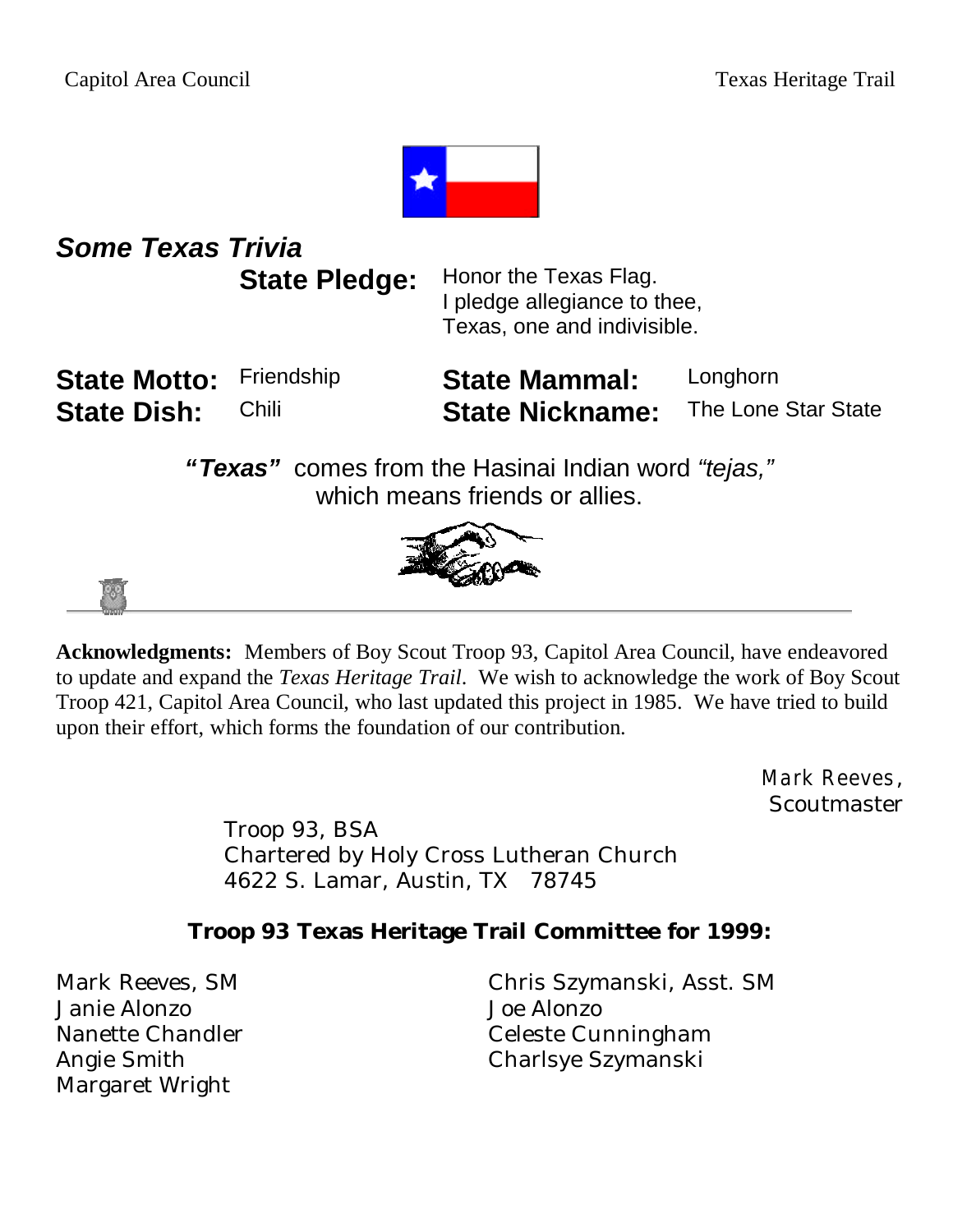### **TRAIL EVALUATION**

- 1. Were the directions and maps clear, easy to follow and useful to you?
- 2. Did you find the trail interesting?
- 3. Were there any points of interest that should be added? Deleted?
- 4. Comments and/or suggestions: